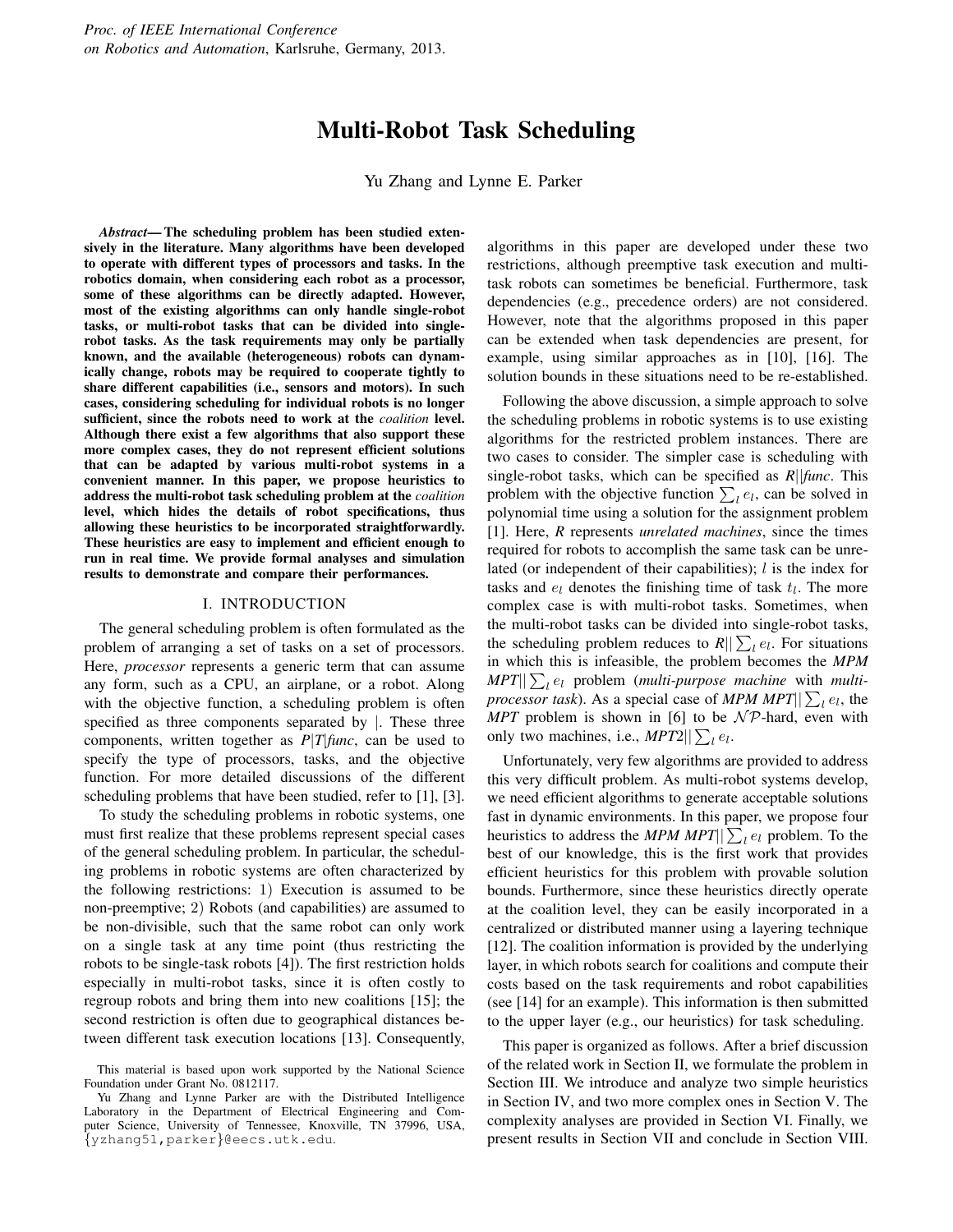#### II. RELATED WORK

It is first noted in [4] that the multi-robot task scheduling problem is equivalent to the *MPM MPT* $||\sum_{l} e_l$  problem, although [4] does not assume single-task robots. This problem is often addressed by considering it as composed of two problems: an assignment problem and a *MPT* scheduling problem. The assignment problem determines the assignment of tasks to coalitions; the *MPT* scheduling problem then determines the task execution schedules. While the assignment problem can be solved optimally using the Hungarian algorithm [7], as we have discussed, the *MPT* problem is  $N\mathcal{P}$ hard. To reduce the complexity, simplifying assumptions are often made, such as requiring the same processing times for tasks, restricting the number of processors, or allowing preemptive scheduling. However, the solution quality is often difficult to analyze after combining solutions of the assignment and the *MPT* problems.

On the other hand, the *MPT* problem is often formulated more generally as the *RCPSP* (resource-constrained project scheduling problem) problem [3]. The *RCPSP* problem reduces to the *MPT* problem when each robot is considered as one unique resource, such that neither the robots nor their capabilities are divisible (i.e., single-task robots). The corresponding *MPM MPT* $||\sum_{l} e_l$  problem is then referred to as the multi-mode *RCPSP* problem. Many algorithms have been provided to address the *RCPSP* problem. Reviews of different methods can be found in [2], [5]. For example, mixed integer linear programming [8], as well as branch and bound algorithms [9], have been applied. Some of these algorithms have been extended to the multi-mode case [11]. However, none of these extensions represent efficient solutions with provable solution bounds.

Although the number of coalitions can be exponential in the number of robots, in multi-robot systems, the number of executable coalitions [15] is often limited. These coalitions are associated with assignments that do not have any unsatisfied preconditions. Consequently, the number of coalitions that need to be considered for any given task is also limited. This observation motivates the design of some of the heuristics in this paper. Furthermore, all desirable heuristics must be convenient to be incorporated. One solution is to use a layering technique [12], which requires the algorithms to directly operate at the coalition level.

#### III. PROBLEM FORMULATION

We now present the formulation of the multi-robot task scheduling problem, or *MPM MPT* $||\sum_{l} e_l$ . Given:

- A set of tasks  $T = \{t_1, t_2, ...\}$ , and a set of robots R;
- A set of distinct coalitions  $C = \{c_1, c_2, ...\}$ ,  $c_j \subseteq R$ ;
- A function  $f: C \times T \to \mathbb{R}^+$ , which returns the time,

 $p_{jl}$ , required for a coalition  $c_j$  to accomplish a task  $t_l$ ; The scheduling problem we consider in this paper is: Minimize:

$$
\sum_{l} e_l \tag{1}
$$

subject to the following restrictions:

- 1) Non-preemptive scheduling;
- 2) Non-divisible robot resources and capabilities;

Note that in this formulation, a coalition may be able to accomplish multiple tasks and a task may be accomplished by multiple coalitions. Again,  $e_l$  denotes the finishing time of task  $t_l$ . The reason that we are interested in  $\sum_l e_l$  is because we often want to reduce the overall system operating time, including robot waiting or idle times, as they too consume resources. The second restriction adds *interference* between different coalitions, which prohibits coalitions sharing the same robots to work on different tasks at the same time.

## IV. SIMPLE HEURISTICS

## *A. MinProcTime*

*MinProcTime* chooses at every step the assignment (i.e., coalition-task pair) that has the shortest processing time. This process creates an ordering of task assignments; we assume that ties are broken in a deterministic manner. For scheduling assignments, *MinProcTime* always assigns the earliest starting times. The intuition behind *MinProcTime* is to process tasks with shorter processing times earlier.

*Theorem 4.1:* The *MinProcTime* heuristic yields a solution quality bounded by  $\frac{|T|+1}{2}$ .

*Proof:* MinProcTime chooses an assignment for one remaining task in  $T$  at each step until all tasks are assigned. Given the greedy choice, when choosing a task  $t_l$ , the heuristic necessarily chooses the coalition that can accomplish  $t_l$ in the shortest time. Denote this processing time as  $p_l^{min}$ . We further suppose that tasks are ordered non-decreasingly based on  $p_l^{min}$ , which is also the order for  $MinProcTime$  to choose tasks. Then, the solution produced by *MinProcTime* must satisfy:

$$
S^{g}(C,T) \le \sum_{l} (|T| - l + 1) \cdot p_l^{min} \tag{2}
$$

in which  $S<sup>g</sup>$  is used throughout to represent the solutions of our heuristics (g stands for *greedy*, since there are always some greedy criteria involved). This inequality holds because, in the worst case, tasks would be accomplished in a sequential manner by their respective coalitions. On the other hand, the solution of the optimal solution clearly satisfies:

$$
S^*(C,T) \ge \sum_l p_l^{min} \tag{3}
$$

which happens only when all tasks are processed in parallel. Given the non-decreasing ordering, we know that  $p_l^{min} \leq$  $p_{l'}^{min}$  when  $l \leq l'$ . Combining Equations (2) and (3) yields:

$$
S^{g}(C,T) \leq \sum_{l} (|T| - l + 1) \cdot p_{l}^{min}
$$
  

$$
\leq \frac{|T| + 1}{2} \cdot \sum_{l} p_{l}^{min} \leq \frac{|T| + 1}{2} \cdot S^{*}(C,T) \quad (4)
$$

Hence, the conclusion holds.

Although the relaxations in the proof seem to be pessimistic, the bound is actually tight; it is not difficult to create problem instances with the worst case solution quality.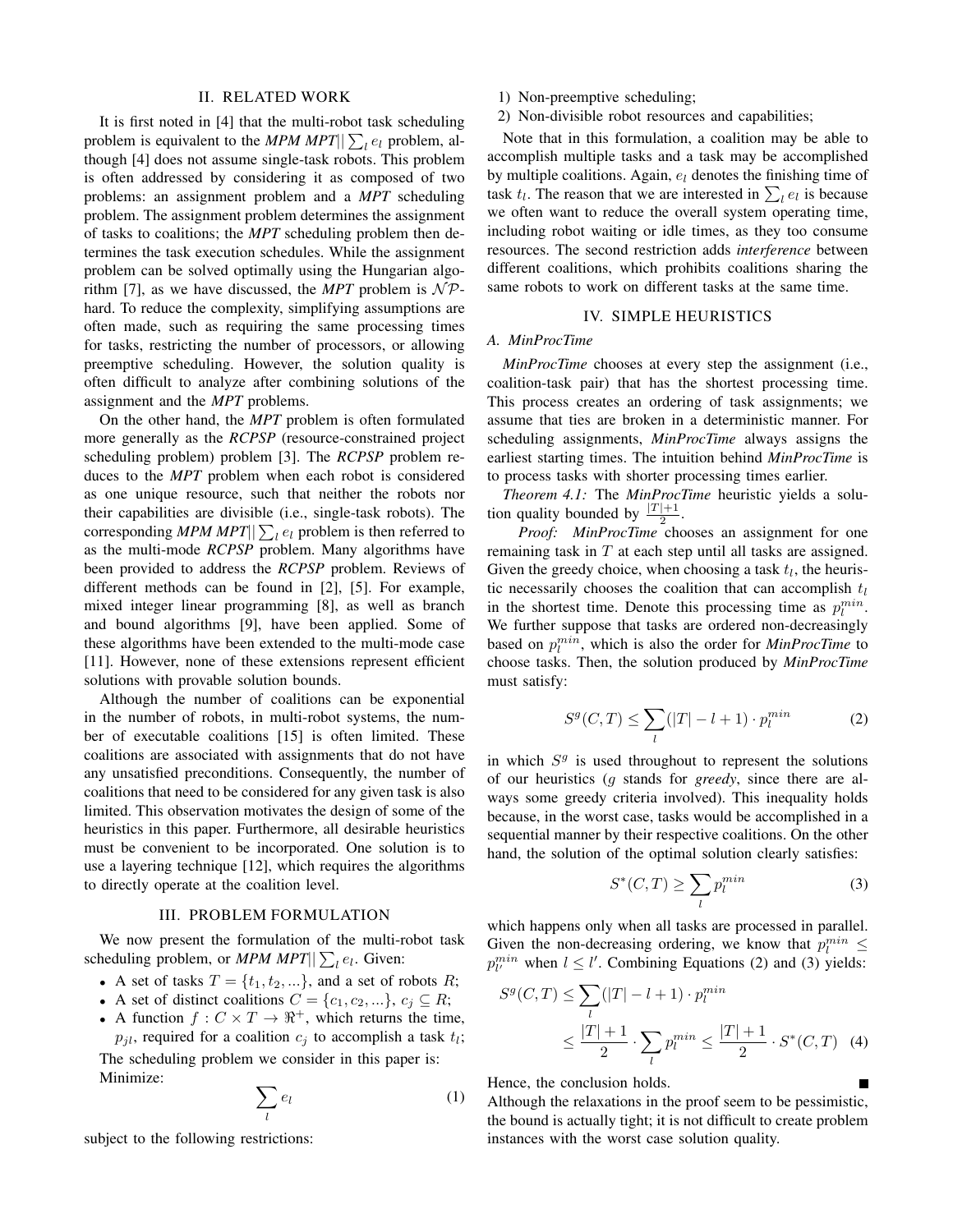#### *B. MinStepSum*

Similar to *MinProcTime*, *MinStepSum* always assigns the earliest starting time when considering an assignment. It then chooses at every step the assignment that contributes the least to the objective function. We again assume that ties are broken in a deterministic manner. Note that while the chosen assignments and their ordering are pre-determined in *MinProcTime* given the problem instance, they are determined incrementally (i.e., one assignment at each greedy step) in *MinStepSum*. Although the two greedy heuristics operate differently, interestingly, they share the same solution bound. We introduce the following lemma before proving this result, in which we still assume that the tasks are ordered non-decreasingly based on  $p_l^{min}$ .

Lemma 4.2: Denoting the finishing time of the l'th task chosen by  $MinStepSum$  as  $e_{l'}$ , we have that:

$$
\max_{l'=1}^k e_{l'} \le \sum_{l=1}^k p_l^{min} \tag{5}
$$

*Proof:* We prove this result by an induction on k. Suppose that the inequality holds up to k. At step  $k + 1$ , *MinStepSum* chooses an assignment that contributes the least to the objective function. There are two cases. Case 1, when all tasks in  $\{t_1, ..., t_k\}$  are already assigned: since  $t_{k+1}$  is not assigned in this case, the least we can do is to have it accomplished by the coalition with processing time  $p_{k+1}^{min}$ . In such a case, we have:

$$
\max_{l'=1}^{k+1} e_{l'} \le \max_{l'=1}^k e_{l'} + p_{k+1}^{min} \le \sum_{l=1}^{k+1} p_l^{min}
$$
 (6)

Case 2, when not all tasks in  $\{t_1, ..., t_k\}$  are assigned: since tasks are ordered non-decreasingly based on  $p_l^{min}$ , the least we can do is to have any unassigned task  $t_h(h \leq k)$ accomplished. In such a case, we have:

$$
\max_{l'=1}^{k+1} e_{l'} \le \max_{l'=1}^k e_{l'} + p_h^{min}
$$
\n
$$
\le \max_{l'=1}^k e_{l'} + p_{k+1}^{min} \le \sum_{l=1}^{k+1} p_l^{min} \tag{7}
$$

Finally, since the induction clearly holds for  $k = 1$ , we have that the conclusion holds.

*Theorem 4.3:* The *MinStepSum* heuristic yields a solution quality bounded by  $\frac{|T|+1}{2}$ .

*Proof:* Since we know that  $S^g(C,T) = \sum_{l'} e_{l'}$ , the result follows directly from Lemma 4.2 and Equation (4).

Similarly, it can be shown that the bound in Theorem 4.3 is also tight. Although the number of tasks can be large, as we see in the simulation results section, both *MinProcTime* and *MinStepSum* produce solutions with quality much better than this bound on average.

# V. COMPLEX HEURISTICS

One limitation of *MinProcTime* and *MinStepSum* is that they do not consider the *interference* between coalitions. Hence, they cannot make an informed decision when two assignments have similar processing times but different influences on other coalitions. However, a coalition can directly or indirectly influence other coalitions in complex ways. The heuristics in this section, nevertheless, assume that a coalition can only influence a limited number of coalitions, given the observations in [13], [15].

#### *A. InterfereAssign*

The idea that motivates *InterfereAssign* is the fact that the scheduling problem with single-robot tasks can be recast as an assignment problem, and hence can be solved optimally. To add in the effects of the interference, we first define the notion of interference:

*Definition 5.1: Coalition Interference –* For any two coalitions  $c_j$  and  $c_{j'}$   $(j \neq j')$ ,  $c_j$  interferes (or conflicts) with  $c_{j'}$ if and only if  $c_j \cap c_{j'} \neq \emptyset$ .

This definition applies similarly to assignments. Given this definition, we denote  $F_j$  as the set of coalitions that interfere with  $c_i$ . Observe that an assignment  $c_i \rightarrow t_i$  can increase the objective function by the following three factors:

- 1) The assignment's processing time  $p_{il}$ ;
- 2) The tasks that are scheduled on  $c_j$  after  $t_l$ ;
- 3) The tasks that are scheduled on any coalitions in  $F_j$ .

Denoting the scheduling position for  $t_l$  on  $c_j$  as  $I_{jl}$ ,<sup>2</sup> the first and second factors above together contribute  $I_{jl} \cdot p_{jl}$ .

The third factor can be estimated by the number of tasks that are scheduled on  $F_j$ . Although this number is not known a priori, we know that for each coalition  $c$ , the number of tasks that are scheduled on c must be no greater than  $|N_c|$ , in which  $N_c$  represents the set of tasks that c can accomplish. Hence, the third factor must be no greater than  $|\cup_{c \in F_i} N_c|$ .

Then, we can formulate the new assignment problem:

- Create a task node for each task  $t_l$ ;
- Create a coalition-position node for each coalition  $c_i$ and position pair, with positions ranging from 1 to  $N_{c_j}$ for coalition  $c_i$ ;
- If a coalition  $c_j$  can accomplish a task  $t_l$ , connect  $t_l$  with all coalition-position nodes for  $c_j$ , and set the weights to be  $(|\bigcup_{c \in F_j} N_c| + I_{jl}) \cdot p_{jl}$ , respectively, based on  $I_{jl}$ .

The above assignment problem can be solved optimally, which gives the positions of tasks to be executed on the coalitions. This solution satisfies the following property:

*Lemma 5.1:* There exists a schedule that is no worse than the solution of the assignment problem.

*Proof:* We prove this result by constructing a schedule from the solution of the assignment problem. This solution specifies the coalitions to execute the tasks and the sequences of these executions. The basic idea for the construction is to move from the beginning to the end of the entire execution and resolve any conflicts along the path. The resolution ordering guarantees that the process does not introduce new conflicts before where the current conflict

<sup>1</sup>Although these tasks (and the corresponding assignments) can recursively influence the objective function, such influences are too complicated to model and hence are not considered.

<sup>2</sup>Scheduling positions are numbered from the latest to the earliest task, such that the last task to be executed on a coalition is at position 1.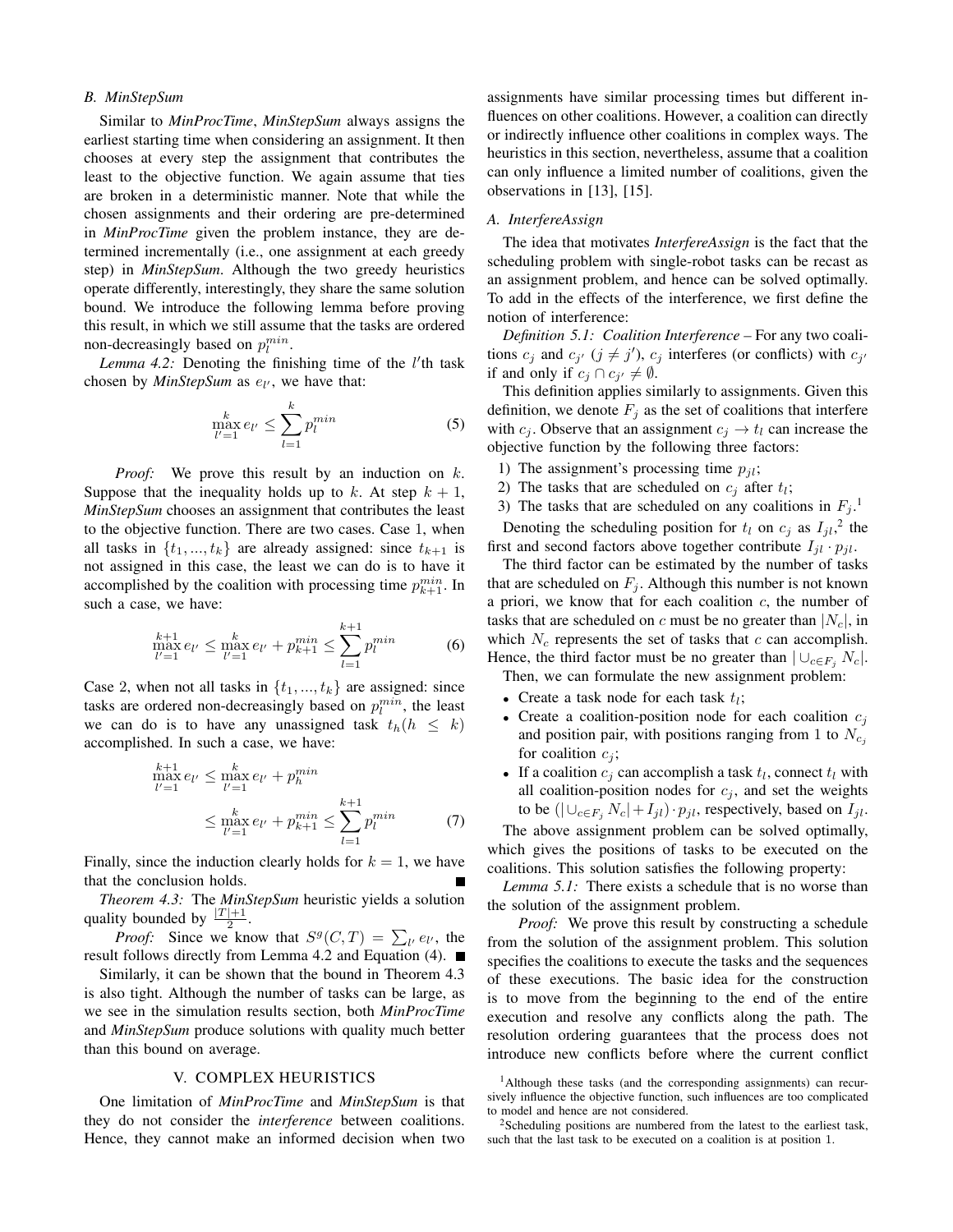occurs. This process ends when no conflicts exist and the resulting schedule is valid.

All we need to show now is how to resolve a conflict. When there are conflicts with an assignment  $c_j \rightarrow t_l$ , given the resolution ordering, we know that no conflicts exist before the starting of its execution. Since conflicts can only occur when a coalition conflicts with  $c_j$ , we only need to adjust task executions scheduled on  $F_j$ . In the worst case, the number of assignments that we need to move to start time  $p_{jl}$  later is  $\bigcup_{c \in F_i} N_c$ . In such a way, the conflict is resolved and the process can move forward to the next assignment in the entire execution.

*Theorem 5.2:* The schedule that is constructed in Lemma 5.1 from the solution of the assignment problem yields a solution quality bounded by  $\max_j |\bigcup_{c \in F_j} N_c| + 1$ .

*Proof:* In the assignment problem, setting the connection weight to be  $I_{jl} \cdot p_{jl}$  clearly establishes a lower bound on the objective function for the scheduling problem, since it assumes that there are no conflicts between the coalitions. Based on this observation and Lemma 5.1, the solution for the schedule that is constructed in Lemma 5.1 satisfies:

$$
S^{g}(C,T) \leq S^{assign}(T, \{C, I\})
$$
  
\n
$$
\leq \max_{j} \frac{|\bigcup_{c \in F_{j}} N_{c}| + I_{jl}}{I_{jl}} \cdot S^{*}(C, T)
$$
  
\n
$$
\leq (\max_{j} |\bigcup_{c \in F_{j}} N_{c}| + 1) \cdot S^{*}(C, T)
$$
 (8)

Hence, the conclusion holds.

*Breaking Ties:* Note that from the construction in Lemma 5.1, we know that when there are ties in resolving the conflicts (i.e., when multiple conflicting assignments are scheduled to start at the same time), we can choose any one of these assignments to perform the resolution process. In *InterfereAssign*, we choose the one that minimizes its contribution to  $\sum_{l} e_l$  with consideration of the interference (i.e., computed as  $e_l$  in addition to the necessary moves for resolving the conflicts).

Note that the solution quality of *InterfereAssign* is dependent on the problem instance. For cases when the number and size of coalitions are limited (e.g., due to communication and coordination costs, or restrictions from location constraints), such that the coalitions interfere with only a limited number of other coalitions, *InterfereAssign* is likely to produce good quality solutions. In particular, when only single-robot coalitions are allowed, the problem reduces to an assignment problem and *InterfereAssign* produces the optimal solution.

## *B. MinInterfere*

In *InterfereAssign*,  $\vert \cup_{c \in F_j} N_c \vert$  is often too much of an overestimate of the number of tasks that are scheduled on  $F_j$ . However, one cannot make a more precise estimation before some assignments are made. *MinInterfere* is a greedy heuristic introduced to address this issue. The idea is to find an upper bound on the number of tasks scheduled on  $F_j$  that is as tight as possible, so that the estimation of the interference becomes more accurate. At step  $k$  during the greedy process, *MinInterfere* has already made  $k - 1$ assignments. Then, for every remaining task  $t_l$ , for any coalition  $c_j$  that can execute  $t_l$ , *MinInterfere* schedules the assignment at the earliest time possible, i.e., the earliest time following the last chosen assignment on  $c_i$  that incurs no conflicts. *MinInterfere* computes the following value as the greedy criterion to minimize:

$$
\beta_{jl} = e_{jl} + |\cup_{c \in F_j} N_c \setminus M_{jl}| \cdot p_{jl} \tag{9}
$$

in which  $M_{jl}$  includes  $t_l$ , and the set of tasks that are scheduled before  $c_j \rightarrow t_l$  in the greedy process. *MinInterfere* then schedules an assignment according to  $\arg \min_{i,l} \beta_{il}$ .

The formal analysis of *MinInterfere* is left as future work. To provide an example of how these heuristics work, we provide the algorithm for *MinInterfere* as follows.

| <b>Algorithm 1</b> MinInterfere for multi-robot task scheduling |                                                         |  |  |
|-----------------------------------------------------------------|---------------------------------------------------------|--|--|
| 1: while there are tasks remaining do                           |                                                         |  |  |
| 2:                                                              | <b>for all</b> $t_l \in$ tasks remaining <b>do</b>      |  |  |
| 3:                                                              | for all $c_i$ that can accomplish $t_i$ do              |  |  |
| 4:                                                              | Compute the earliest starting time $s_{il}$ .           |  |  |
| 5:                                                              | Compute $e_{il} = s_{il} + p_{jl}$ .                    |  |  |
| 6:                                                              | Compute $\beta_{il}$ in Equation (9).                   |  |  |
| 7:                                                              | end for                                                 |  |  |
| 8:                                                              | end for                                                 |  |  |
| 9:                                                              | Select j, l according to $\arg \min_{i,l} \beta_{il}$ . |  |  |
| 10:                                                             | Assign task $t_l$ to $c_i$ .                            |  |  |
|                                                                 | $11:$ end while                                         |  |  |

# VI. COMPLEXITY ANALYSIS

To solve the *MPM MPT* $||\sum_{l} e_l$  problem optimally, one needs to search all orderings of tasks. For each ordering, we must iterate through all possible coalition assignments for each task. Since finding the earliest starting time takes  $O(|T|)$ , the complexity is  $O(|C||T|)^{|T|}|T|!$ .<sup>3</sup> Clearly, computing the optimal solution is intractable.

*MinProcTime* requires us to first sort the tasks based on their minimum processing times. This process takes  $O(|C||T| + |T| \log |T|)$  using a set structure. For scheduling each task, since finding the starting time takes  $O(|T|)$ , the complexity of *MinProcTime* is  $O(|C||T| + |T|^2)$ .

At every greedy step, *MinStepTime* checks every assignment's contribution to the objective function. This process takes  $O(|C||T|^2)$ . Hence, the computational complexity of *MinStepTime* is  $O(|C||T|^3)$ .

*InterfereAssign* is a direct application of the Hungarian algorithm. Hence, the complexity is  $O(|C|^3|T|^3)$ , given that the number of coalition-position pairs is  $O(|C||T|)$ . The complexity for breaking ties is absorbed.

Similarly, from Algorithm 1, it can be inferred that the computational complexity of *MinInterfere* is  $O(|C||T|^3)$ . Table I provides a summary of the discussed heuristics, including solution bounds, and computational complexities.

<sup>&</sup>lt;sup>3</sup>Although |C| can be exponential in  $|R|$ , the number of coalitions that need to be considered is often much smaller in practice [10], [13], [15], and thus the problem can be solved quickly.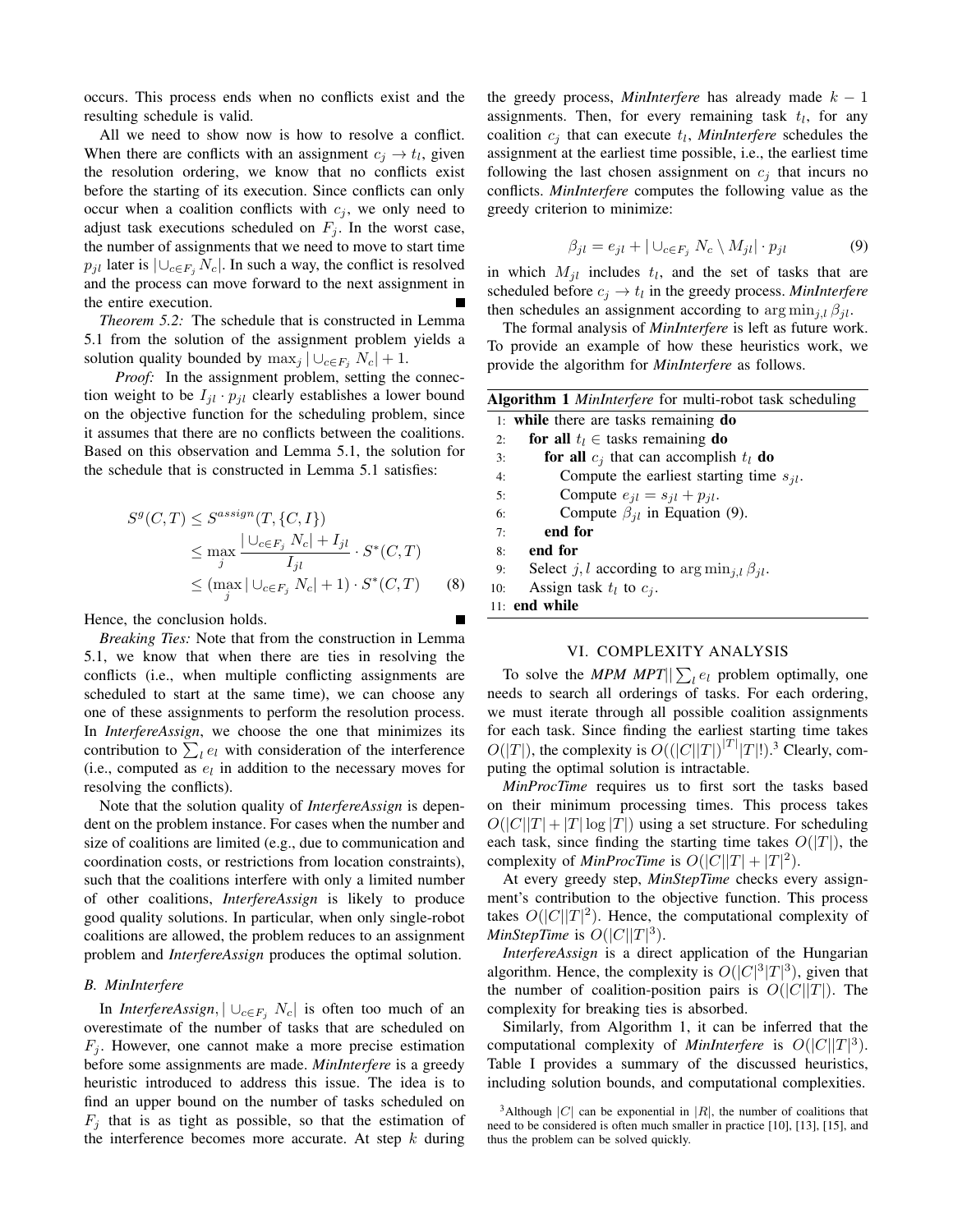# TABLE I SUMMARY OF DISCUSSED HEURISTICS

| <b>Name</b>            | <b>Solution Bound</b>                  | Complexity          |
|------------------------|----------------------------------------|---------------------|
| Optimal                |                                        | $O(( C  T )^{ T })$ |
| <b>MinProcTime</b>     |                                        | $O( C  T ^3)$       |
| <b>MinStepTime</b>     |                                        | $O( C  T ^3)$       |
| <i>InterfereAssign</i> | $\max_j  \bigcup_{c \in F_j} N_c  + 1$ | $O( C ^{3} T ^{3})$ |
| MinInterfere           | Not Determined                         |                     |



Fig. 1. A simple scenario of the scheduling problem.

#### VII. SIMULATION RESULTS

Simulations are run on a 2.4GHz laptop with 2GB memory; wall-clock times are reported. Statistics are collected over 100 runs; problem instances are randomly generated.

#### *A. An Object Collection Scenario*

We start with an object collection scenario, as shown in Figure 1, to demonstrate interference between assignments. There are two types of robot, and two robots for each type. The first type has a gripper but cannot localize; the second type can localize but does not have a gripper. The goal is to move all three objects to the home area. While the smaller objects can be moved by one gripper robot, they are relatively far from the home area so that a localization capability is required. The larger object can only be moved by two gripper robots cooperatively but is closer to the home area. Note that although the task execution times are only dependent on the distances between the home area and the objects in this scenario, they can also be dependent on the current robot locations and other dynamic factors. This is related to the issue of task dependency and is not specifically considered in this work. See [16] for some discussions on this issue.

Table II shows the robots required for each object and the time required to accomplish the move. Figure 2 illustrates the schedules created by the four proposed heuristics. We can see that only the heuristics that consider the interference between the assignments (i.e., *InterfereAssign* and *MinInterfere*) produce the optimal solution. While this simulation presents only a small example, the impact can be large as the problem size increases, which is shown next.

### *B. Performance Comparison*

First, the parameters used in the following simulations are listed in Table III. In the first simulation, we vary  $n_c$ from 3 to 6 while keeping the other parameters fixed. Due

#### TABLE II TASKS FOR THE SCENARIO IN FIGURE 1



Fig. 2. Schedules created by the heuristics for the scenario in Table II.

to the complexity for computing the optimal solution, we set  $n_t = 9$ . Other parameters are:  $n_f = (0.9 - 1.8)$  (based on  $n_c$ ),  $n_e = 2.7$ ,  $n_{min} = 5$ , and  $n_{max} = 10$ . The result is shown in Figure 3. We can see that the performance generally decreases as  $n_c$  increases for all heuristics. This may seem to be counter-intuitive. However, note that as  $n_c$  increases,  $n_f$  also increases, which complicates the scheduling. We can also see that *MinStepSum*, *InterfereAssign* and *MinInterfere* perform similarly while *InterfereAssign* is slightly better (at the 5% significance level) than *MinStepSum* and *MinInterfere* for smaller  $n_c$  (i.e., 3 – 4). Another observation is that the average solution quality is better than the proven bounds.

In the next simulation, we vary  $n_t$  from 8 to 11. The other parameters are:  $n_c = 4$ ,  $n_f = 1.2$ ,  $n_e = (2.4 - 3.3)$  (based on  $n_t$ ),  $n_{min} = 5$ , and  $n_{max} = 10$ . The result is shown in Figure 4. We can see similar conclusions as in the previous simulation (i.e., *InterfereAssign* performs significantly better than *MinStepSum* and *MinInterfere* when  $n_t = (8-9)$ . Since  $n_f$  stays as a constant this time, we can see that the curve formed by the solution quality is smoother.

Next, we show how the performance changes while we vary  $n_f$  from 0.5 to 2.5. Other parameters are:  $n_c = 5$ ,  $n_t =$ 10,  $n_e = 3$ ,  $n_{min} = 5$ , and  $n_{max} = 10$ . Figure 5 gives the result. Again, we can see that the performance decreases as the interference becomes more complex (or as  $n_f$  increases).

We are also interested in how  $n_{max}$  influences the solution. In this simulation, we vary  $n_{max}$  from 5 to 10. Other

TABLE III PARAMETERS USED IN THE SIMULATIONS

| <b>Parameter</b>   | <b>Description</b>                                  |
|--------------------|-----------------------------------------------------|
| $n_c$              | No. of coalitions                                   |
| $n_{t}$            | No. of tasks                                        |
| $n_{f}$            | Average no. of conflicting coalitions per coalition |
| $n_e$              | Average no. of executable tasks per coalition       |
| $n_{min}, n_{max}$ | Minimum and maximum processing time                 |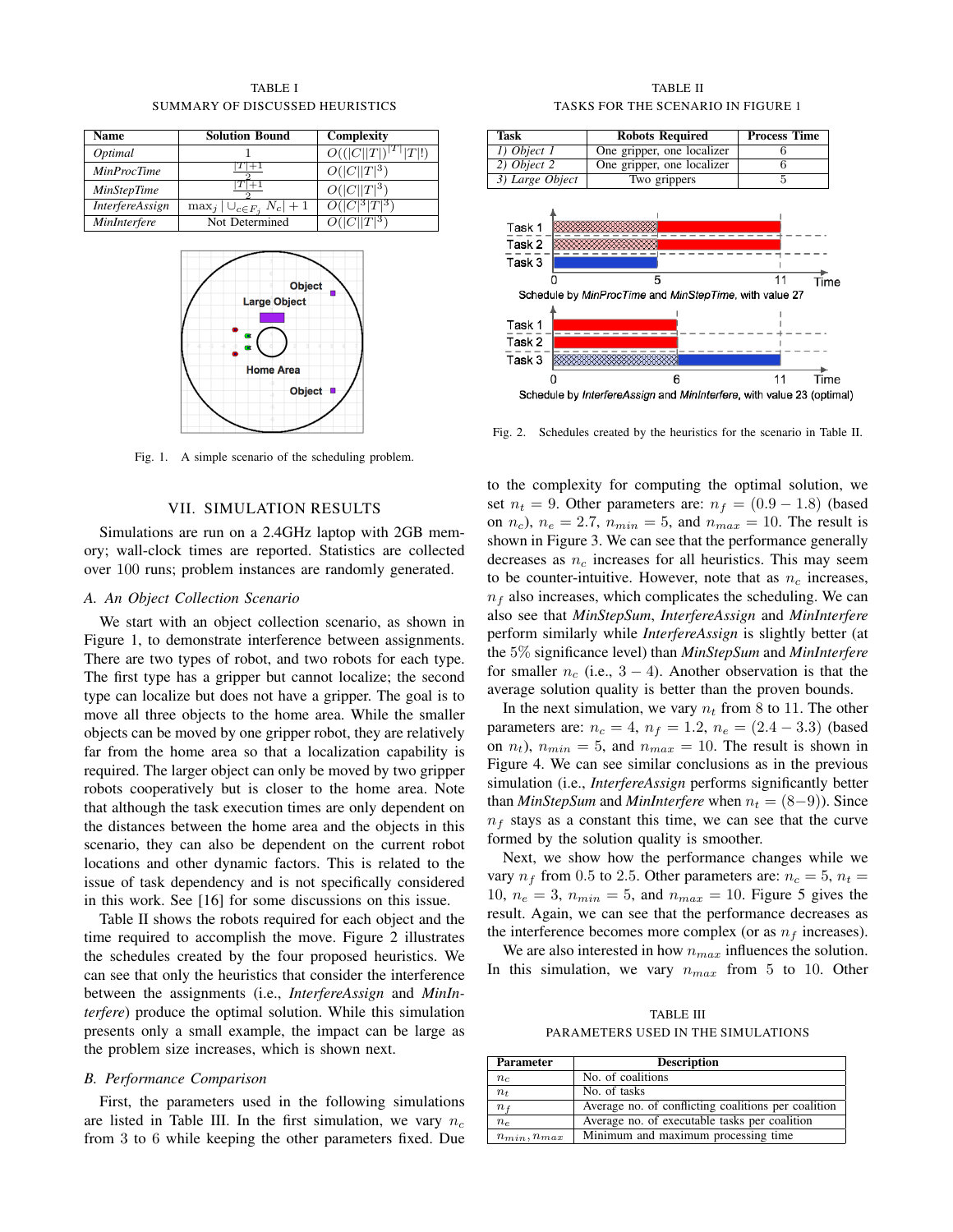

Fig. 3. Scheduling with varying  $n_c$ . Top: Average solution quality (the lower the better). Bottom: Separate detailed results with standard deviations. The green data points in each subgraph represent the worst solution quality.



Fig. 4. Scheduling with varying  $n_t$ . Top: Average solution quality. Bottom: Separate and more detailed results with standard deviations.

parameters are:  $n_c = 5$ ,  $n_t = 10$ ,  $n_f = 1.5$ ,  $n_e = 3$ , and  $n_{min} = 5$ . The result is shown in Figure 6. We can see from the figure that the performance decreases as  $n_{max}$ increases, which is different from the previous simulations.



Fig. 5. Scheduling with varying  $n_f$ . Top: Average solution quality. Bottom: Separate and more detailed results with standard deviations.



Fig. 6. Scheduling with varying  $n_{max}$ . Top: Average solution quality. Bottom: Separate and more detailed results with standard deviations.

This is understandable because it is more difficult to schedule assignments when their processing times are similar but their interferences on other assignments differ.

Now, we want to see how the heuristics perform with large